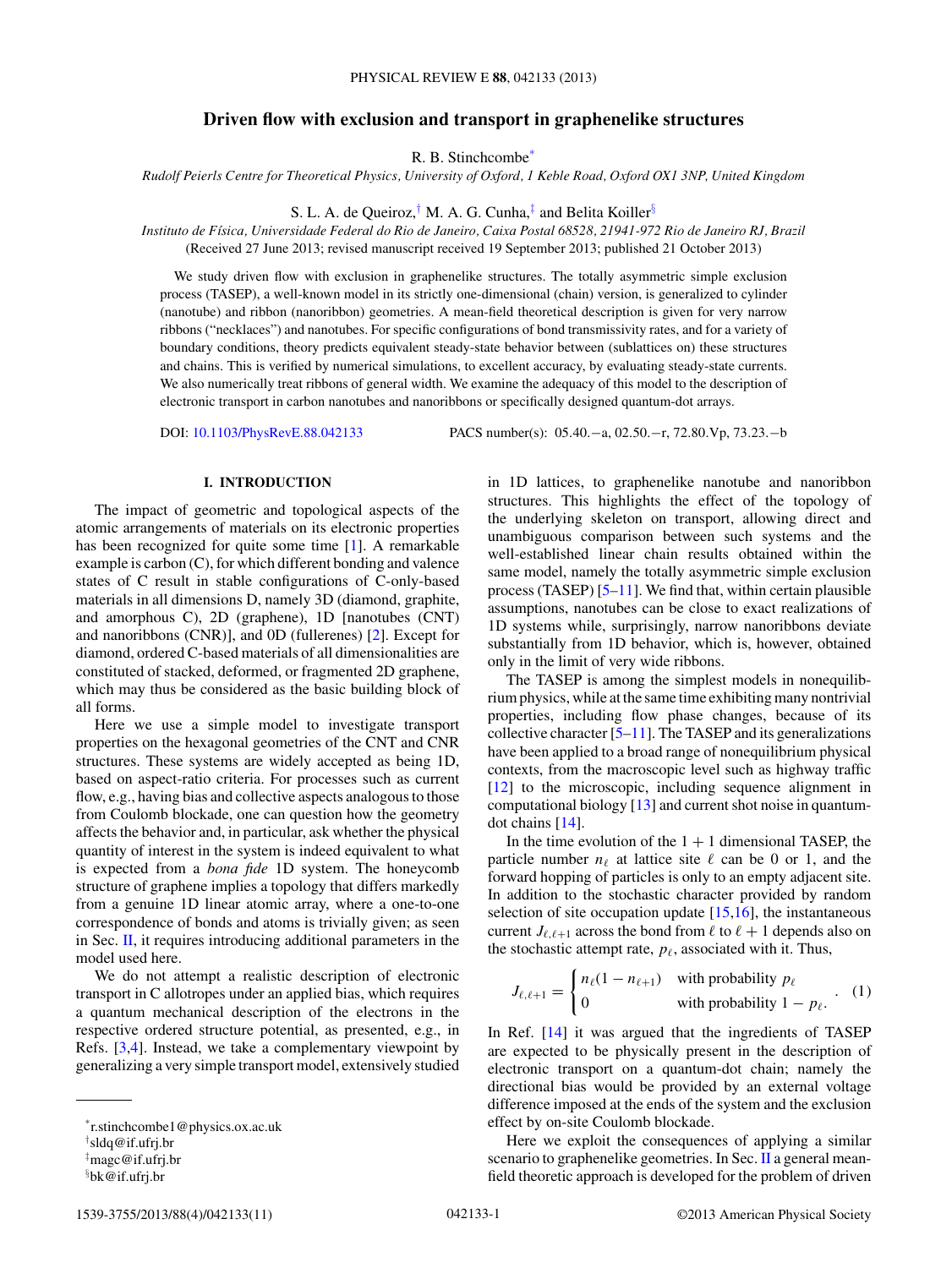<span id="page-1-0"></span>

FIG. 1. Necklace structure for TASEP with open boundary conditions at both ends and corresponding injection and ejection rates  $α$  and  $β$ , respectively. Boundary conditions across direction of flow are free.

flow with exclusion in two-dimensional structures which are cutouts ["necklaces" (to be defined below), cylinders, or ribbons, etc. ] from a honeycomb lattice. Fundamental relationships, like that between the steady-state current *J* and (i) the (site-averaged) particle density [for periodic boundary conditions (PBC)] or (ii) the injection or ejection parameters  $\alpha$ ,  $\beta$  (for systems with open ends) are given. Density profiles throughout the system are discussed as well, and these exhibit qualitative differences from the linear chain, especially sublattice character and a loss of particle-hole symmetry.

The most basic structure which, while departing as little as possible from the well-known strictly one-dimensional case, already displays sites with threefold coordination is the necklace depicted in Fig. 1. Accounting for the direction of current flow, such sites can act either as "forking" points or as "bottlenecks." Boundary conditions perpendicular to the flow direction are free. For the case of Fig. 1 one has open boundary conditions at both ends. There, the externally imposed parameters are the injection (attempt) rate *α* at the left end and the ejection rate  $\beta$  at the right one.

Generalizations of the necklace are the cylinder- (nanotube) or ribbonlike structures (see Fig. 2). As seen in that figure, the nanotube and ribbon geometries considered here correspond, respectively, to zigzag (CNT) and armchair (CNR) configurations of the quasi-1D carbon allotropes [\[2\]](#page-10-0). These configurations have no bonds orthogonal to the mean flow direction; thus they fall easily within the generalized TASEP description to be used, where each bond is to have a definite directionality, compatible with that of average flow.



FIG. 2. Planified section of a nanotube structure with  $N_w = 3$ hexagons round. The dashed lines indicate the "wraparound" bonds which fulfill periodic boundary conditions across the flow direction (for a nanoribbon, such bonds would be absent). For clarity, bond directionalities are omitted, except for wraparound bonds.

All these structures are amenable to the mean-field approach introduced and developed in Secs. II A and [II B.](#page-2-0) Sections [II C](#page-3-0) and [II D](#page-4-0) concern boundary effects and extensions. Some special cases are highlighted in which exact solutions are possible.

Numerical tests of the theory are given in Sec. [III.](#page-5-0) In Sec. [III A](#page-5-0) we describe the general approach, pointing out details of the calculational method which are expected to reflect properties of the actual transport process in graphene-like samples. Section [III B](#page-5-0) provides results for the necklace structure. Section [III C](#page-7-0) deals with honeycomb structures of arbitrary width with PBC across the flow direction (nanotubes) and gives numerical results of pertinent simulations. In Sec. [III D](#page-8-0) we consider honeycomb structures (ribbons) with free boundary conditions across the flow direction and report results of numerical simulations. In Sec. [IV,](#page-8-0) we summarize our results and discuss the possible pertinence of the TASEP model results in the context of transport in physical systems such as CNT, CNR, and quantum-dot arrays. Concluding remarks are also presented there.

### **II. THEORY**

#### **A. Introduction**

The emphasis here and throughout the paper is on steadystate properties of the TASEP on generalized geometries. The microscopic variables, i.e., occupation probabilities  $\tau_i$  for each site *i*, satisfy a hierarchy of dynamic equations each relating  $n$ - and  $(n + 1)$ -body correlations.

In the steady state, the first of these becomes mean current conservation at any site. Even here exact solution (requiring the whole hierarchy) is difficult but can be achieved in the simplest case of the linear chain with uniform bond rates [\[5,6,9\]](#page-10-0). For this case, the mean field (factorization of correlations) already gives an extremely useful account of steady-state properties, some of which, like the critical current, are exactly provided.

In what follows, the mean-field procedure is extended to the new geometries. With uniform bias, equal average site occupations give (in mean-field) equal currents on each bond. This gives a steady state for the chain. However, all the geometries considered here have "branchings" at sites with coordination number  $z = 3$ , where typically the division or merging of average current prevents equal site occupation from giving a steady state. There are exceptions, e.g., where nonuniform bond rates compensate. Except when this occurs, the steady states have a sublattice character. The simplest of them have mean site occupations uniform on each of a number of sublattices.

For analytic tractability we shall only consider cases where mean flow direction is parallel to one of the lattice directions, and bond rates are independent of coordinates transverse to the flow direction.

For the chain, no sublattice division occurs but it is well known that, in general, the mean-field site occupation profile has monotonic variations along the flow direction that increase for  $J < J_c$  and decrease for  $J > J_c$ , where  $J_c$  is the critical current dividing the two phases the profile characterizes. This result emerges from a Mobius-type profile map with *J* -dependent coefficients which relates, for specified *J* , the mean occupation of a site to that of the previous site [\[7\]](#page-10-0).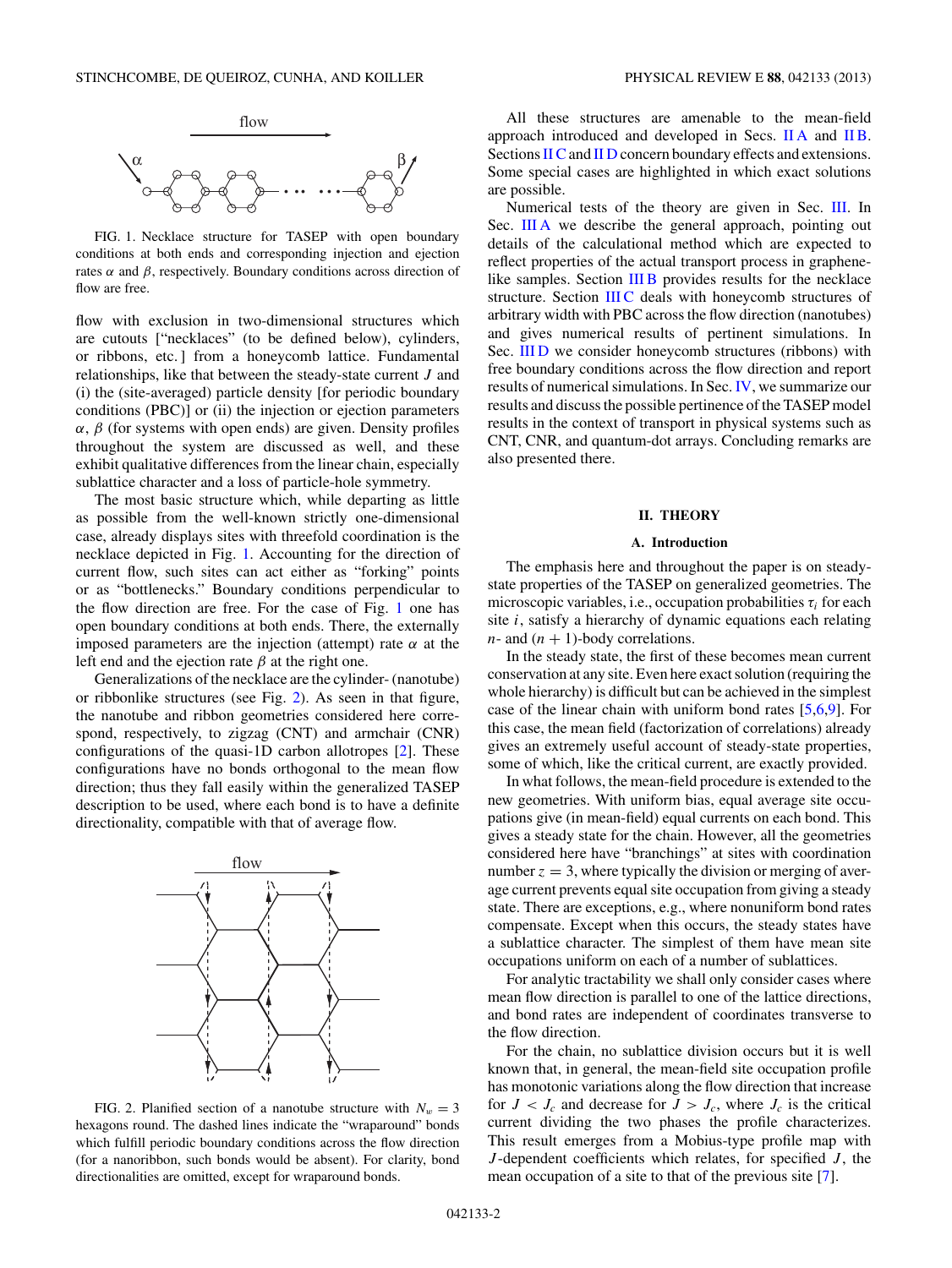<span id="page-2-0"></span>

FIG. 3. Bond rates  $p, q, r$ , and  $s$  and sublattice occupations  $\rho, x$ , *y*, *z*, and  $\rho'$  for TASEP on necklace structure; see Eq. (2).

In the generalized cases, the sublattice structure emerges directly from the detailed form of the mean-field current conservation equations, in terms of *J* and all bond rates. Mobius maps for the profiles on each sublattice are given by elimination of sites on other sublattices. By procedures similar to that for the chain, the fixed points of the maps yield the special steady states which are uniform on sublattices, as well as critical currents. Away from the fixed points the maps give the spatially dependent generalizations, characteristic lengths, and so on. Various special characteristics for the chain are generalized, and the particle-hole exchange symmetry known for the chain typically disappears.

# **B. Mean-field approach**

We first consider the necklace. The mean-field current across a bond with hopping rate  $p_{ij}$  going from site *i* to site *j* is  $p_{ij} \langle \tau_i \rangle (1 - \langle \tau_j \rangle)$ , where  $\langle \tau_i \rangle$ ,  $\langle \tau_j \rangle$  are the mean occupations of the two sites. The steady-state conservation equations for mean current *J* are, for the necklace section shown in Fig. 3,

$$
J = p\rho(1 - x) = 2qx(1 - y)
$$
  
=  $2ry(1 - z) = 2sz(1 - \rho')$ . (2)

These each relate site occupations  $\rho$ , *x*, *r*, *s*, and  $\rho'$  on successive sublattices.

Eliminating site occupations between  $\rho$  and  $\rho'$ , i.e., on the sublattices other than that which corresponds to  $\rho$ ,  $\rho'$ , gives the relation for specified *J* ,

$$
\rho' = \frac{a\rho - b}{c\rho - d},\tag{3}
$$

where

$$
a = 4pqrs - 2J [pqr + pqs + prs] + J2 pr
$$
  
\n
$$
b = 2qJ [2rs - J(r + s)]
$$
  
\n
$$
c = 4pqrs - 2Jps(q + r)
$$
  
\n
$$
d = 2qsJ [2r - J].
$$
  
\n(4)

The density profile maps for the other sublattices have the same form but with cyclically interchanged rate variables. The map Eq. (3) is of Mobius form; the corresponding Mobius profile map for the TASEP chain [\[7\]](#page-10-0) has  $d = 0$ ,  $a = c$ . This simplification is related to a particle-hole symmetry, which is absent in the general necklace but is restored where the rates satisfy  $a + d = c$  (needing  $p = 2s$ ,  $r = q$ , see below).

Iteration of the map for any sublattice gives that sublattice's density profile. Alternatively, one can use any one sublattice

map, e.g., Eq.  $(3)$  with Eq.  $(4)$ , together with Eq.  $(2)$ , to give all details (including relationships) of the sublattice density profiles. So, among other things, all profiles are critical at the same *Jc*.

Assigning a site label  $\ell$ , increasing to the right, for each sublattice the map Eq. (3), rewritten as  $\rho_{\ell+1} = M(\rho_{\ell})$ , gives the density profile { $ρ<sub>ℓ</sub>$ } for the "chosen" sublattice. The ansatz (see, for the chain, Refs. [\[7,9\]](#page-10-0))

$$
\rho_{\ell} = A + B \tanh \theta_{\ell} , \quad \text{where} \quad \theta_{\ell+1} = \theta_{\ell} + \phi, \qquad (5)
$$

is consistent with the map provided tanh  $\phi = cB/(cA - d)$ [from decomposing  $tanh(\theta_\ell + \phi)$ ] and [to satisfy the remaining relations for all  $\theta_{\ell}$ ],

$$
B(a + d) = 2cAB; \quad A(a + d) = b + c(A2 + B2).
$$
 (6)

In terms of  $\ell_0$  such that  $\theta_\ell = \phi \ell + \theta_0 \equiv \phi(\ell - \ell_0)$ , one gets

$$
\rho_{\ell} = A + B \tanh{\lbrace \phi(\ell - \ell_0) \rbrace},\tag{7}
$$

where

$$
A = \frac{a+d}{2c}, \quad B = \frac{1}{2c}\sqrt{(a+d)^2 - 4bc}, \tag{8}
$$

$$
\tanh \phi = \frac{1}{a - d} \sqrt{(a + d)^2 - 4bc}.\tag{9}
$$

*A*, *B*, and  $\phi$  are all dependent on *J*, since the coefficients *a*, *b*, *c*, and *d* are. For a given set of bond rates, increasing *J* can take it through a critical value  $J_c$  at which the square root vanishes and then becomes imaginary, then

$$
\rho_{\ell} = A - |B| \, \tan\{|\phi|(\ell - \ell_0)\}, \quad J > J_c,\tag{10}
$$

while Eq. (7) above applies with real *B*,  $\phi$  for  $J < J_c$ . This corresponds to a phase change, similarly to the TASEP chain. There, and in the generalized systems being considered, |*φ*| is an inverse characteristic length, which diverges at the (continuous) transition. For the chain, but not in general,  $A = 1/2$ , corresponding to the particle-hole symmetry there, and absent for the generalizations.

As for the chain, the fixed points  $\rho^* = \rho^>, \rho^* = A \pm B$  of the controlling maps provide the special constant (sublattice) profiles, for  $J < J_c$ . As  $J \rightarrow J_c$ ,  $\rho^>$  and  $\rho^<$  come together, i.e., *B* goes to zero, as does the inverse length  $|\phi|$ , corresponding to criticality.

For the nanotube section with the rates and mean site densities shown in Fig. [4,](#page-3-0) the steady-state current balance equations analogous to Eq. (2) are

$$
J = p x(1 - y) = 2q y(1 - x') = p x'(1 - y') = \cdots. \tag{11}
$$

The greater symmetry implies only two sublattices and gives a simpler description than for the necklace. The consequent sublattice Mobius map for the *x* sublattice is

$$
x' (= x_{\ell+1}) = \frac{ax - b}{cx - d} = M(x = x_{\ell}),
$$
 (12)

with

$$
a = p(2q - J);
$$
  $b = d = 2qJ;$   $c = 2pq.$  (13)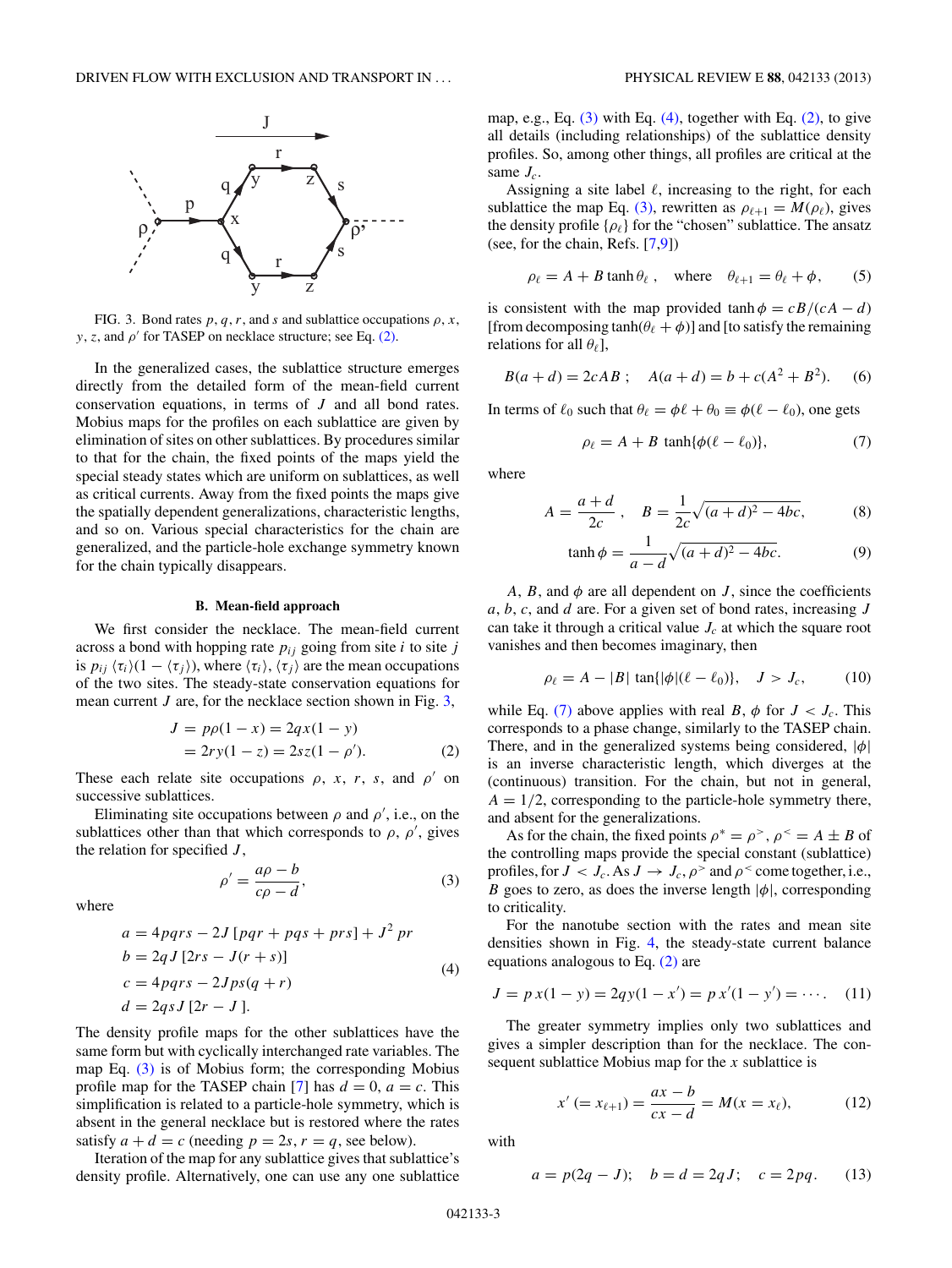<span id="page-3-0"></span>

FIG. 4. Bond rates  $p$ ,  $q$ , and sublattice occupations  $x$ ,  $y$ ,  $x'$ ,  $y'$ , *x*-- *...* for TASEP on nanotube structure. For clarity, wraparound and a few other bonds have been omitted (refer to Fig. [2\)](#page-1-0). See Eq. [\(11\).](#page-2-0)

Equations  $(7)$ – $(10)$  also apply here, with *a*, *b*, *c*, and *d* now given by Eq. [\(13\).](#page-2-0) The map for the *y* sublattice is similar but with 2*q* and *p* interchanged in the expressions for *a*, *b*, *c*, and *d*. This implies that for the special case

$$
2q = p \quad \text{(nanotube)} \tag{14}
$$

the two sublattice maps are identical. In this case, for adjacent sites in the full sequence  $x$ ,  $y$ ,  $x'$ ,  $y'$ ,  $x''$ ,  $y''$ , ..., the map is always the same as for the linear chain TASEP. In this sense, for  $2q = p$  sublattices are irrelevant and the mean-field steady state for the nanotube is equivalent to that on the linear chain; the particle-hole symmetry is also recovered.

There is also a special case for the necklace, with the rates (see Fig.  $3$ )

$$
q = r = s = \frac{p}{2} \quad \text{(necklace)}, \tag{15}
$$

for which it is easy to check that the sublattice profile maps are the same as the fourth-iterated linear chain map. So, as for the nanotube with  $2q = p$ , the sublattice density profiles are the same as for the chain, except for spatial and rate rescalings.

Equations  $(7)$ – $(10)$  apply equally well to general necklace and nanotube, as do their detailed consequences such as critical current. Since  $J_c$  is where *B* and  $\phi$  of Eqs. [\(8\)](#page-2-0) and [\(9\)](#page-2-0) vanish, *Jc* is given by solving the relation

$$
(a+d)^2 = 4bc \tag{16}
$$

between the *J* -dependent coefficients, given respectively by Eq. [\(4\)](#page-2-0) for the necklace and Eq. [\(13\)](#page-2-0) for the nanotube.

For the necklace this leads to a quartic equation for *Jc*, which factorizes for the special case of Eq.  $(15)$ , yielding  $J_c = p/4$  as in the equivalent linear chain. Two additional results are worth recording, for comparison with numerical

tests of the theory,

$$
p = r = s = 2q
$$
:  $J_c = \frac{p}{3}$ ; (17)

$$
p = q = r = s: \quad \frac{J_c}{p} = 0.40277\dots \tag{18}
$$

For the nanotube the equation for  $J_c$  is quadratic for general rates, resulting in

$$
J_c = \mu_2^{-2} \left[ \mu_0 - \sqrt{\mu_0^2 - \mu_1^2 \mu_2^2} \right],\tag{19}
$$

where  $\mu_0 = 2pq(2q + p)$ ,  $\mu_1 = 2pq$ ,  $\mu_2 = 2q - p$ , as long as  $\mu_2 \neq 0$ ; when  $p = 2q$  as in Eq. (14),  $J_c = p/4$ ; this is the case equivalent to the chain. Among other special cases needed later for comparison with simulations is  $p = q$ , where

$$
J_c/p = 2[3 - \sqrt{8}]
$$
 (nanotube,  $p = q$ ). (20)

The above analysis can also provide the characteristic length *ξ* ≡ 1/|φ| (kink width, etc.). For *J* near *J<sub>c</sub>*, *ξ* is found to diverge like  $|J - J_c|^{-1/2}$ , in general, as for the linear chain. This can be used in the scaling analysis of finite-size corrections for the current and so on but not too close to the critical point where fluctuation effects absent from meanfield theory are expected to dominate, changing the above exponent.

## **C. Boundary effects**

Boundary effects are strongly affected by the sublattice distinctions required in the generalized geometries. Here the sublattice tanh or tan density profiles given, respectively, in Eqs.  $(7)$  and  $(10)$  are qualitatively similar to the linear chain case. The current conservation equations  $(2)$  and  $(11)$  show that here, for example, a tanh solution on one sublattice requires one on the other sublattices, so all sublattices are in the same (low or maximal) current phase; also, for  $J < J_c$  where kinks are present in the chain density profile, the same equations imply that the kinks on different sublattices are in neighboring positions. So, for example, in an open geometry, a kink near the left, the right, or neither boundary on one sublattice implies the same on the other sublattices, so different sublattices also share the same low- or high-density or coexistence character.

But the details depend crucially on which sublattices the boundary sites sit on and, in particular, whether they are on the same sublattice. The same is true with PBC. In the following, where we examine the influence of boundary conditions along the flow direction, we consider only the case of boundary sites on the same sublattice [which we take as the "chosen" sublattice in Sec. [II B,](#page-2-0) see Eqs.  $(3)$  and  $(12)$ ]. This applies when an integer number *N* of basic units (one bond attached to the left of a full hexagon) span the system. Any required generalization could be readily made using the relationships between sublattices provided by the current conservation equations (not done here).

## *1. PBC*

For PBC of the special type just defined, as in the linear chain, the sublattice steady-state density profiles are flat. We focus on the mean-field "fundamental relation" between *J* and  $\langle \rho \rangle$ , where the latter is the (sublattice-averaged) global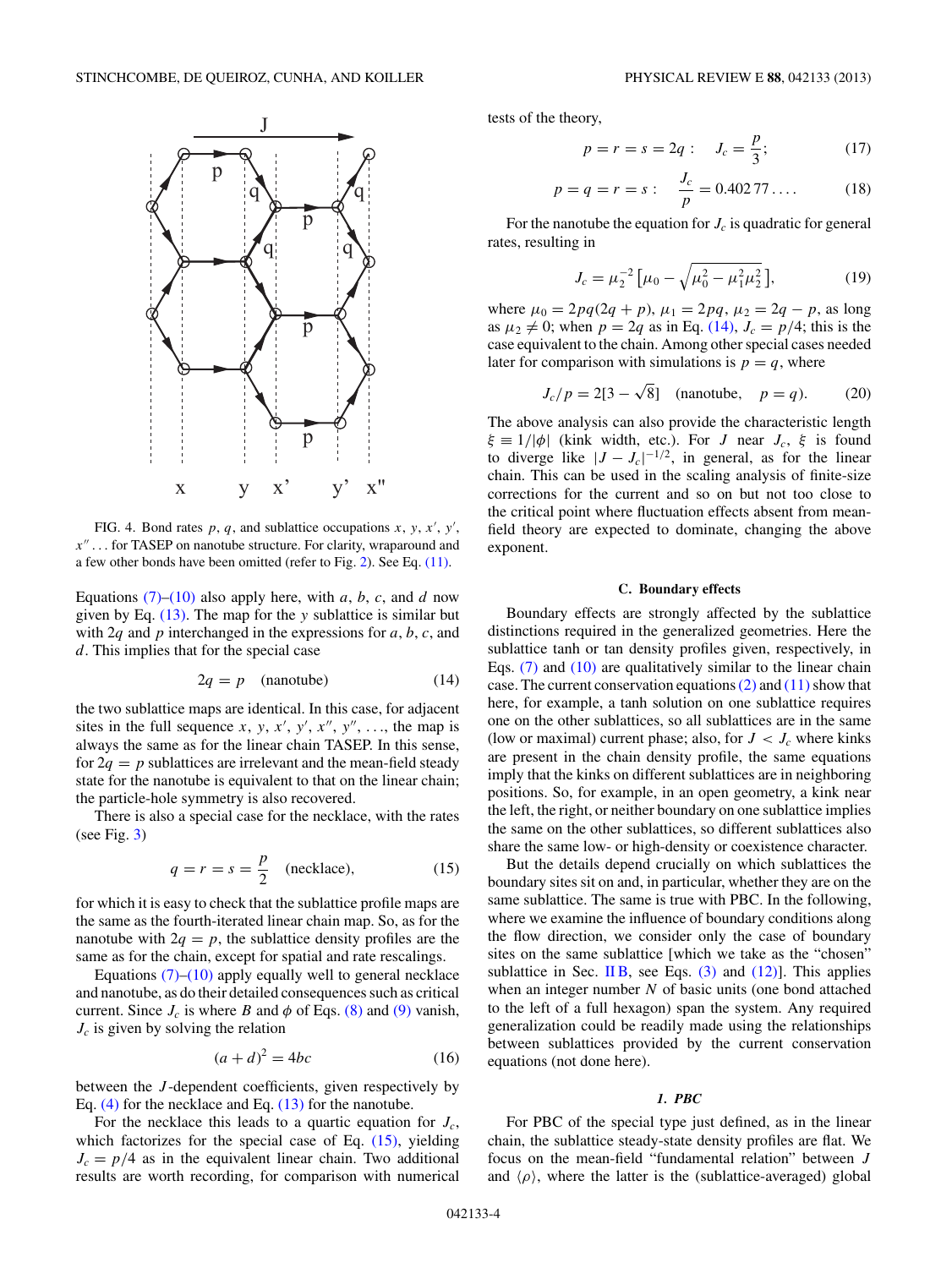<span id="page-4-0"></span>mean density. This is found by obtaining the two flat density profiles for a chosen sublattice and then using the current conservation equations to obtain the corresponding flat density profiles for the other sublattices and combining them with the correct weights to find  $\langle \rho \rangle$  for the given *J*.

For the nanotube this reduces to

$$
\langle \rho \rangle - \frac{1}{2} = \pm B(J) = \pm \frac{1}{2c} \sqrt{(a+d)^2 - 4bc},
$$
 (21)

with *a*, *b*, *c*, and *d* given by Eq. [\(13\).](#page-2-0) Inversion gives the fundamental relation, which is always quadratic sufficiently close to the maximum  $J_c$ . Remarkably, for any  $p, q$ , the maximum occurs at  $\langle \rho \rangle = 1/2$ , which is the same as for the linear chain. For the special case  $p = 2q$  of Eq. [\(14\)](#page-3-0) the full nanotube result reduces exactly everywhere to

$$
J = \frac{p}{4} - p\left(\langle \rho \rangle - \frac{1}{2}\right)^2,\tag{22}
$$

as for the chain.

For the necklace the current-density relation is also quadratic close to *Jc*:

$$
J_c - J \propto (\langle \rho \rangle - \rho_{\text{max}})^2. \tag{23}
$$

However,  $\rho_{\text{max}} \neq 1/2$ , except in the special cases with  $s = q$ [including that of Eq.  $(15)$  with sublattice equivalence to the linear chain] where a symmetry argument applies, based on particle-hole duality under flow reversal.

In the special case of Eq. [\(17\),](#page-3-0)

$$
J = J_c - p \frac{32}{27} \left( \langle \rho \rangle - \frac{17}{36} \right)^2 + \cdots
$$
 (24)

for *J* near  $J_c = p/3$ .

#### *2. Open BC*

We next consider open boundary conditions, again with boundary sites on the same "chosen" sublattice.

In the mean-field approach, the injection (ejection) processes at the left (right) ends, with respective attempt rates  $α$  and  $β$ , generalize the current conservation conditions expressed in Eqs.  $(2)$  and  $(11)$  by the extra equations,

$$
J = \alpha(1 - \rho_{\ell=0}) = \beta \rho_{\ell=N}.
$$
 (25)

For given internal bond rates these in principle give the, so far free, variables *J* and  $\ell_0$ , and, hence, everything in terms of  $\alpha$ , *β*. At the critical condition, where *B* and  $\phi$  of Eqs. [\(8\)](#page-2-0) and [\(9\)](#page-2-0) vanish, the extra equations give the critical point in the  $(\alpha, \beta)$ plane as

$$
(\alpha_c, \beta_c) = \left(\frac{J_c}{1 - A(J_c)}, \frac{J_c}{A(J_c)}\right),\tag{26}
$$

generally without the symmetry of the critical point  $(\alpha_c, \beta_c)$  =  $(p/2, p/2)$  for the chain, where  $A = 1/2$ ,  $J_c = p/4$ . For example, for the nanotube

$$
(\alpha_c, \beta_c) = \left(\frac{2\mu_1 J_c}{\mu_1 - \mu_2 J_c}, \frac{2\mu_1 J_c}{\mu_1 + \mu_2 J_c}\right),\tag{27}
$$

in terms of the variables defined in connection with Eq. [\(19\),](#page-3-0) while for the necklace with  $p = r = s = 2q$ ,

$$
(\alpha_c, \beta_c) = \left(p, \frac{p}{2}\right). \tag{28}
$$

By considering sublattice kinks near the system's boundaries, it can be shown that in mean-field theory the phase boundaries are vertical and horizontal lines in the  $\alpha$ - $\beta$  plane through and outwards from the critical point.

With  $(\alpha, \beta)$  sufficiently below  $(\alpha_c, \beta_c)$  the equations are consistent with  $J < J_c$  and the kink width  $\phi^{-1}$  is not very large. Then the constraint equations, Eq.(25), can be consistent with having the sublattice kinks away from the boundaries, so the relations of *α*, *β* to profile values  $A \pm B$  are

$$
\alpha [1 - (A(J) - B(J))] = \beta [A(J) + B(J)] = J < J_c.
$$
 (29)

For given rates this is a parametric equation in *J* for a curve (the coexistence line) in the  $\alpha$ - $\beta$  plane. For the nanotube this becomes

$$
2pq(\alpha - \beta) = (2q - p)\alpha\beta.
$$
 (30)

For both necklace and nanotube it can be easily established that the coexistence line joins the origin to the critical point, and though it is, in general, not straight, its slope at the origin is always unity.

#### **D. Extensions**

In the preceding mean-field discussion, the simplest situation has been where profiles are flat on sublattices. For the chain this is known to be an exact property under special conditions where correlation functions factorize; then size dependencies disappear [\[8\]](#page-10-0). Here we consider this possibility for necklaces and nanotubes with open boundary conditions.

We start by assuming factorization in the sense that occupations  $\tau_i$  are the same on all sites of a sublattice but differ between sublattices. This is consistent with exact average-current conservation (the first member of the hierarchy of exact steady-state correlation function equations). Since no occupation variable occurs squared in those equations, it is also consistent with our generalized mean-field approximation, including the Mobius maps and their consequences as spelled out in Sec. [II B,](#page-2-0) but only under conditions where those give a constant profile on each sublattice, i.e., fixed points *ρ*<sup>∗</sup>. Adding the injection or ejection constraints, Eq. (25), the flat fixed point profiles will not, in general, be consistent with the latter, unless

$$
\alpha [1 - \rho^*(J)] = J = \beta \rho^*(J). \tag{31}
$$

So a necessary condition for the factorization to give an exact solution is that  $(\alpha, \beta)$  lies on the line in the  $(\alpha, \beta)$ plane whose parametric equation is Eq. (31). The remaining condition for sufficiency is that factorization is consistent with all the other members of the hierarchy of internal correlation function equations (not proven here).

For the general nanotube, elimination of *J* from Eq. (31) gives the "factorization line" as

$$
\frac{\alpha}{2q} + \frac{\beta}{p} = 1.
$$
 (32)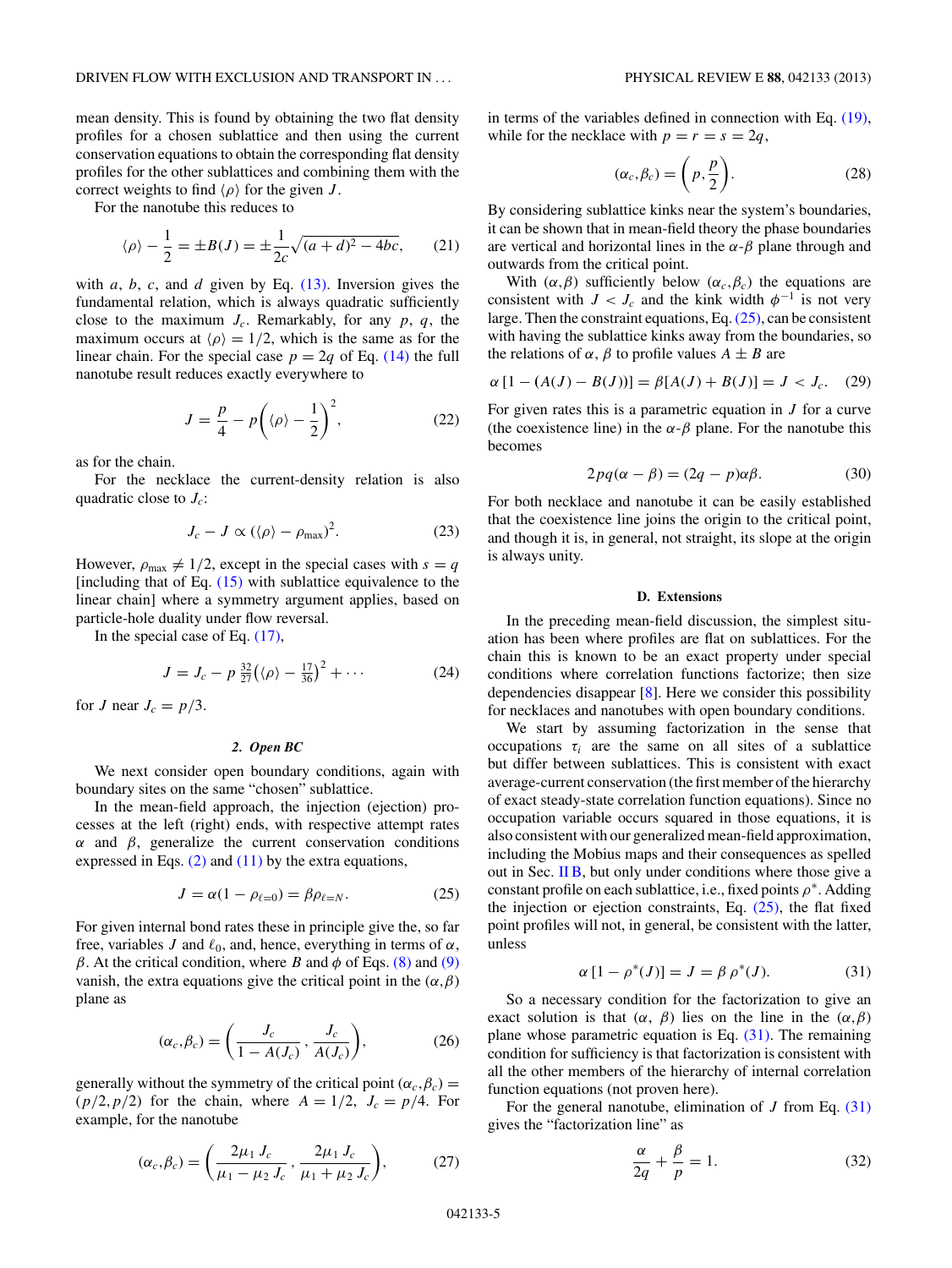<span id="page-5-0"></span>This line goes through the critical point ( $\alpha_c$ ,  $\beta_c$ ) of Eq. [\(27\)](#page-4-0) and becomes the same as for the chain if  $2q = p$  [see Eq. [\(14\)\]](#page-3-0).

Quadratic *J* dependencies in the map coefficients for the necklace complicate the analysis, but the line (now curved) again goes through ( $\alpha_c$ , $\beta_c$ ) of Eq. [\(27\);](#page-4-0) the special case  $q =$  $r = s = p/2$  again becomes that for the chain [see Eq. [\(15\)\]](#page-3-0).

In Sec. III we provide numerical checks of selected predictions of the mean-field theory just described, namely steady-state currents and their dependence on average particle density (for PBC) or on injection or ejection attempt rates (for systems with open boundaries), for both necklaces (Sec. III B) and nanotubes (Sec.  $III C$ ), all for assorted bond rate combinations of interest. For nanoribbons the translational symmetry perpendicular to flow direction [crucial in the reduction of the number of sublattices for the nanotube, see Eq. [\(11\)](#page-2-0) and Fig. [4\]](#page-3-0) is lost with free boundary conditions at the edges. Thus, in this case, we restricted ourselves to the numerical simulations described in Sec. [III D.](#page-8-0)

Finally, we performed some numerical tests of factorization for nanotubes with open boundary conditions [see Eqs.  $(31)$ ] and [\(32\)](#page-4-0) above]. They are briefly reported at the end of Sec. [IV.](#page-8-0)

### **III. NUMERICS**

#### **A. Introduction**

For simplicity we consider structures with an integer number  $N_r$  of elementary cells (one bond attached to the left of a full hexagon) along the mean flow direction.

Adapting the procedures used for the  $(1 + 1)$ -dimensional TASEP, an elementary time step consists of  $N_b$  sequential bond update attempts, each of these according to the following rules:  $(1)$  select a bond at random, say, bond  $\ell$ ;  $(2)$  if the chosen bond has an occupied site to its left and an empty site to its right, then (3) move the particle across it with probability (bond rate)  $p_{\ell}$ . If the injection or ejection bond is chosen, step (2) is suitably modified to account for the particle reservoir (the corresponding bond rate being, respectively,  $\alpha$  or  $\beta$ ).

One can equally well update sites instead (via  $N_s$  random sequential site choices). Once a site is picked, (i) if the site is a "forking" one, either of the two bonds to its right is randomly selected (with probability 1*/*2, i.e., no transverse bias is allowed) and then steps (2) and (3) above are followed; (ii) for open boundary conditions, if the site is the injection (ejection) one, then if it is unoccupied (occupied), a particle is injected into (ejected out of) it with probability  $\alpha$  ( $\beta$ ); (iii) otherwise, steps (2) and (3) above are followed right away.

It is easily seen that on average a total of  $N_b$  update attempts will take place, in the course of a unit time step as defined above, for either bond or site update. In the strictly one-dimensional TASEP, bond and site update are entirely equivalent. However, for full equivalence between the two methods in the present case, it must be noted that randomly selecting (with 1*/*2 probability) which bond to probe, when starting from a "forking" site, effectively *halves* the following bonds's rates. For all geometries investigated here we ran simulations using both bond and site update. In all cases for which the effective bond rates (i.e., taking into account the effect just described for site update) coincided, the results given by both methods were indistinguishable within error bars.

Both site and bond update may be relevant in physical applications. We defer a discussion of the potential relationship of each update method to specific features of graphenelike structures to Sec. [IV.](#page-8-0)

Here we evaluate the steady-state current *J* as the timeand ensemble-averaged number of particles (per unit time) which (a) enter the system (for open ends) or (b) cross any single bond connecting adjacent hexagons (for PBC). For systems with  $N_e > 1$  "entry" bonds, such as the nanotubes and ribbons considered, respectively, in Secs. [III C](#page-7-0) and [III D,](#page-8-0) one has to divide further by  $N_e$  to provide proper comparison with the strictly one-dimensional case. Starting from a spatially random configuration of occupied and empty sites, we usually waited  $n_{\text{in}} = 10000$  time steps for steady-state flow to be fully established to ensure that our measurements were free from startup effects. After that, we collected steady-state current samples (typically for  $N_{\text{sam}} = 10^6$  consecutive unit time steps). The accuracy of results was estimated by evaluating the root-mean-square (rms) deviation among  $N_{\text{set}}$  independent sets of  $N_{\text{sam}}$  steady-state samples each. As is well known [\[17\]](#page-10-0), such rms deviations are essentially independent of  $N_{\text{set}}$  as long as  $N_{\text{set}}$  is not too small and vary as  $N_{\text{sam}}^{-1/2}$ . We generally took  $N_{\text{set}} = 10$ .

## **B. The necklace structure**

The structures considered here have  $N_s^P = 6N_r$  sites and  $N_b^P = 7N_r$  bonds (for PBC) or  $N_s^O = 6N_r + 1$  sites (recall the extra site on the right, connecting to the ejection bond, see Fig. [1\)](#page-1-0) and  $N_b^O = 7N_r + 2$  bonds (counting the injection and ejection bonds) for open boundary conditions.

We first check the mean-field prediction, see Eq.  $(15)$ , that the steady-state current on a system where all bond rates on the hexagons are 1*/*2, and those on bonds between hexagons are unity, is the same as on a strictly one-dimensional arrangement. Using site updating procedures, we fixed the nominal bond rates for links on a hexagon immediately following a "forking" site to be unitary, so they would effectively be halved. We also ran simulations using bond update, in which case all hexagon bonds were set to  $p = 1/2$  from the start, with the same results (within error bars) as those from site update.

For systems with PBC, the current on a strictly onedimensional lattice with *N* sites and *M* particles (average density  $\rho = M/N$ , and unit bond rates, is [\[7\]](#page-10-0)

$$
J = \rho (1 - \rho) \frac{N}{N - 1} \quad (d = 1, \text{PBC}). \tag{33}
$$

Table [I](#page-6-0) illustrates the excellent agreement found between theoretical predictions and numerical simulations for PBC. Remarkably, the identification between necklace and chain current goes as far as finite-size effects: Systems of either type with the same number of sites obey Eq.  $(33)$  equally. This is consistent with exact factorizability needing no conditions like Eq. [\(31\)](#page-4-0) in the case of PBC.

Next we give results for systems with open boundary conditions, also for the special rates of Eq.  $(15)$ , at selected locations on the  $\alpha$ - $\beta$  phase diagram; see Table [II.](#page-6-0) Agreement with mean-field theory (including finite-size effects or their absence) is very good at  $(\alpha, \beta) = (1/2, 1/2)$ , as well as at (1*/*4*,*1*/*4) (with the latter point corresponding to the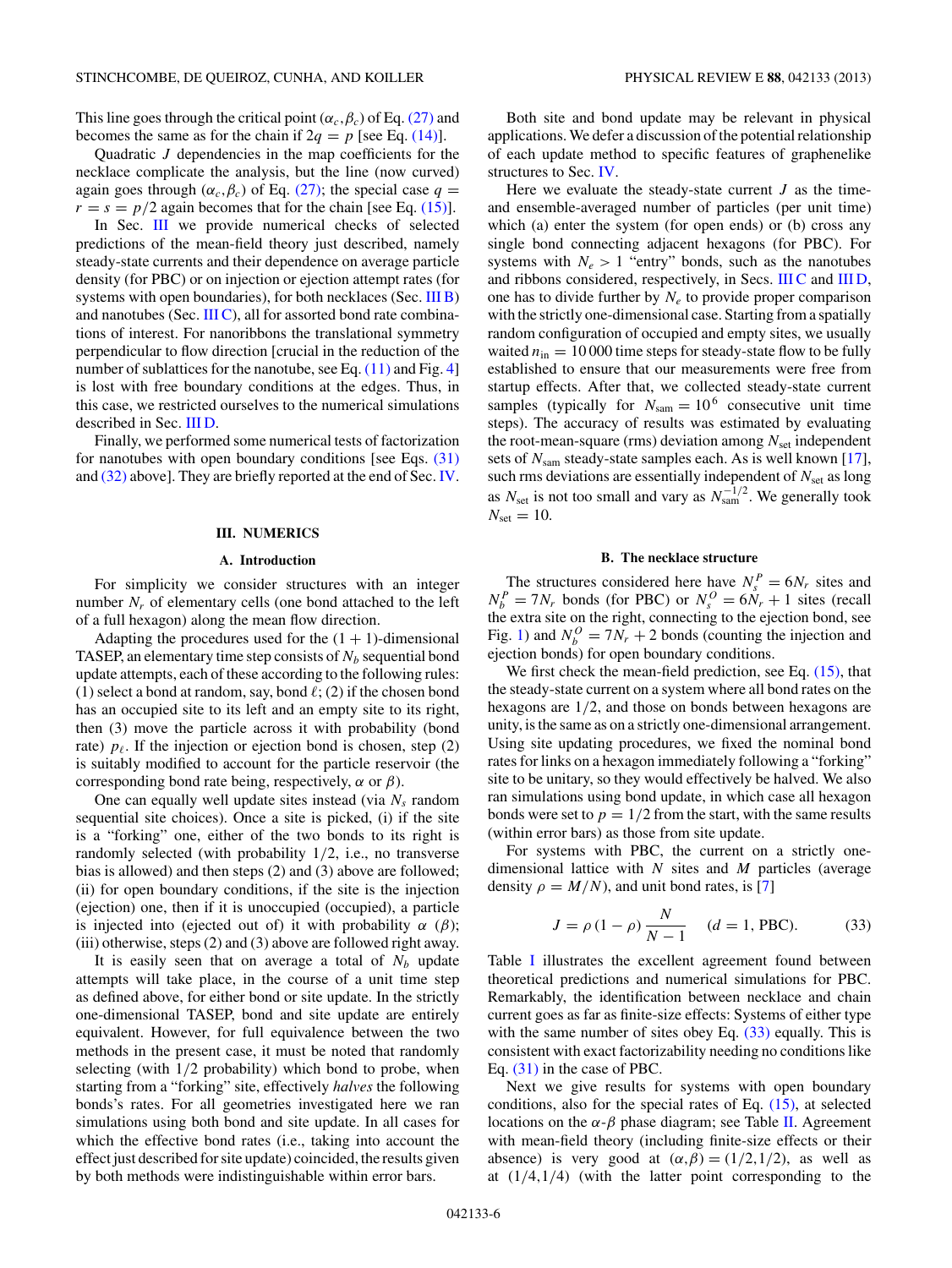<span id="page-6-0"></span>TABLE I. For systems with PBC,  $N_s$  sites, and  $\langle \rho \rangle$  as specified,  $J_{\text{num}}$  is current through necklace (with  $N_r = N_s/6$  rings, effective bond rates  $p = 1/2$  on hexagons,  $p = 1$  on bonds between hexagons), as given by numerical simulations with  $N_{\text{sam}} = 10^6$ ,  $N_{\text{set}} = 10$  (see text);  $J_{1d}$  is current through a one-dimensional system with  $N = N_s$ , given by Eq. [\(33\).](#page-5-0)

| $N_{s}$ | $J_{\text{num}}$             | $J_{\rm 1d}$ |  |
|---------|------------------------------|--------------|--|
|         | $\langle \rho \rangle = 1/2$ |              |  |
| 24      | 0.26081(13)                  | 0.260867     |  |
| 36      | 0.25713(18)                  | 0.257143     |  |
| 48      | 0.25533(11)                  | 0.255319     |  |
| 60      | 0.25426(11)                  | 0.254237     |  |
| 72      | 0.25353(14)                  | 0.253521     |  |
| 84      | 0.25297(10)                  | 0.253012     |  |
| 96      | 0.25261(7)                   | 0.252632     |  |
|         | $\langle \rho \rangle = 1/4$ |              |  |
| 24      | 0.19563(15)                  | 0.195652     |  |
| 36      | 0.19280(7)                   | 0.192857     |  |
| 48      | 0.19149(11)                  | 0.191489     |  |
| 60      | 0.19066(9)                   | 0.190678     |  |
| 72      | 0.19015(9)                   | 0.190141     |  |
| 84      | 0.18971(5)                   | 0.189759     |  |
| 96      | 0.18945(12)                  | 0.189474     |  |

coexistence line between high-and low-density phases in the one-dimensional TASEP). For  $(\alpha, \beta) = (1,1)$ , deep within the maximal-current phase of the one-dimensional problem, small discrepancies are present for small systems; however, they tend to vanish as  $N_s$  increases.

We now turn to combinations of bond rates for which mean-field solutions are less simple, but which are plausible in terms of potentially describing electronic transport on a graphene-like structure. Assuming the simplest case of lattice

TABLE II. For systems with open boundary conditions,  $N_s$  sites, and  $(\alpha, \beta)$  as specified,  $J_{num}$  is current through necklace [with  $N_r =$  $(N_s - 1)/6$  rings, effective bond rates  $p = 1/2$  on hexagons,  $p =$ 1 on bonds between hexagons], as given by numerical simulations with  $N_{\text{sam}} = 10^6$ ,  $N_{\text{set}} = 10$  (see text);  $J_{1d}$  is current through a one-dimensional system, see, e.g., Refs. [\[8,17\]](#page-10-0).

| $N_{s}$ | $J_{\text{num}}$               | $J_{1d}$ |  |
|---------|--------------------------------|----------|--|
|         | $(\alpha, \beta) = (1/2, 1/2)$ |          |  |
| 13      | 0.24993(26)                    | 1/4      |  |
| 31      | 0.24996(15)                    | 1/4      |  |
| 61      | 0.24998(10)                    | 1/4      |  |
| 301     | 0.24999(9)                     | 1/4      |  |
|         | $(\alpha, \beta) = (1/4, 1/4)$ |          |  |
| 13      | 0.17479(24)                    | 0.175399 |  |
| 31      | 0.18175(25)                    | 0.181903 |  |
| 61      | 0.18448(27)                    | 0.184547 |  |
| 301     | 0.18688(25)                    | 0.186882 |  |
|         | $(\alpha, \beta) = (1, 1)$     |          |  |
| 13      | 0.28303(18)                    | 0.277777 |  |
| 31      | 0.26324(13)                    | 0.261905 |  |
| 61      | 0.25543(7)                     | 0.256098 |  |
| 301     | 0.25125(10)                    | 0.251244 |  |



FIG. 5. (Color online) Current-density relationship for necklace structure with PBC, all nominal bond rates  $p = 1$ , site update. Points correspond to simulations; the solid curve is a fourth-degree polynomial fit to the data. The long-dashed curve is for the onedimensional TASEP with PBC.

homogeneity, we consider uniform rates  $p = 1$  for all bonds. Except where otherwise noted, we use site update procedures in the simulations described here; thus, as explained above, the bonds immediately following a "forking" site have their effective rates halved.

For the necklace with PBC we calculated steady-state currents for  $\langle \rho \rangle = m/12$ ,  $m = 1, 2, ..., 11$ . For each density we considered rings with  $N_r = 4, 6, \ldots, 16$  elementary cells. The respective sequences behave smoothly against  $N_r^{-1}$  and were extrapolated to  $N_r^{-1} \rightarrow 0$  by fits to quadratic polynomials. Final results are shown in Fig. 5. As predicted in Sec. IIC1, for this case in which  $q \neq s$  the particle-hole symmetry is lost. The maximum of the adjusted curve is at  $(\langle \rho \rangle, J) = (0.475(3), 0.3234(2))$ . The parabolic shape near the maximum, predicted in Eq.  $(24)$ , is verified, and the numerical value given there for  $p = 1$ , namely  $\rho_c = 17/36 = 0.4722...$ is within error bars; however, the predicted  $J_c = 1/3$  appears to overshoot the numerical result by some 3%.

The values of  $\rho_c$ ,  $J_c$  given above are to be compared also with the maximal current for the one-dimensional TASEP with PBC and unit bond rates, namely  $J = 1/4$  at  $\rho = 1/2$ , see Eq. [\(33\).](#page-5-0)

For the necklace with open boundary conditions, and nominal rates  $p = 1$  for all internal bonds(i.e., except for the injection and ejection bonds at the extremes, with their characteristic rates  $\alpha$  and  $\beta$ ), we first report results on the  $\alpha + \beta = 1$  line. System sizes were the same as for PBC. The current *J*, parametrized by  $\alpha$ , is shown in Fig. [6.](#page-7-0) For the one-dimensional TASEP, the steady-state current is  $J = \alpha \beta$ on this line and is size independent [\[8\]](#page-10-0). Here we found little size dependence for both  $\alpha \lesssim 0.4$  and  $\alpha \gtrsim 0.7$ . Around the peak shown in Fig. [6,](#page-7-0) the current distinctly increases with system size, thus we resorted to linear or quadratic fits against  $N_r^{-1}$  to produce extrapolated values. Comparison with the one-dimensional TASEP would suggest that an increase in *J* with system size indicates proximity to a coexistence line between low- and high-density phases; see the entries for  $(\alpha, \beta) = (1/4, 1/4)$  in Table II. In contrast to the case of PBC, we could not produce a single, smooth fitting function for the *J* vs  $\alpha$  relationship over the full range  $0 < \alpha < 1$ ,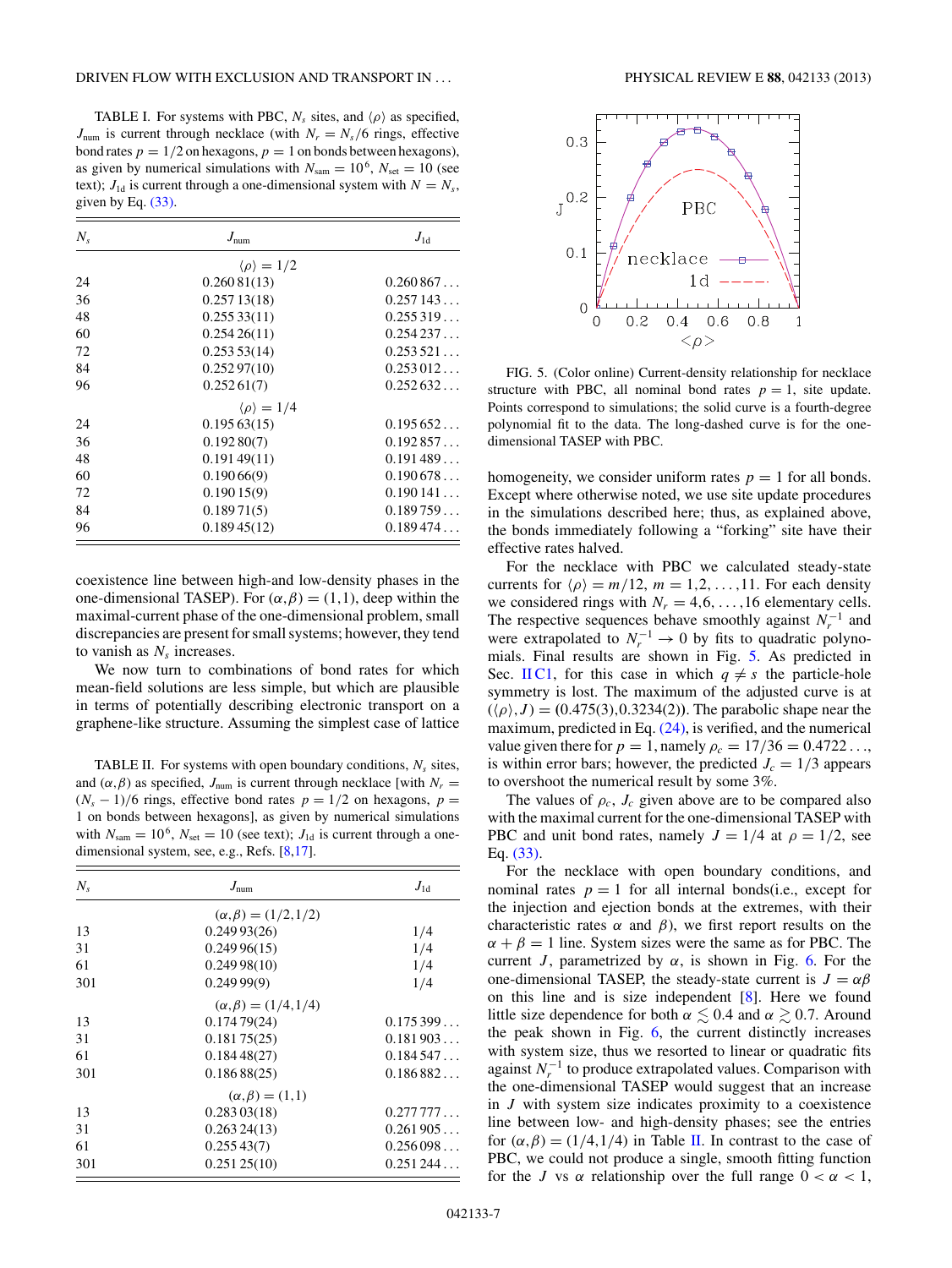<span id="page-7-0"></span>

FIG. 6. (Color online) Current against injection rate *α* for necklace structure with open boundaries, along  $\alpha + \beta = 1$ , all nominal bond rates  $p = 1$ , site update. Points correspond to simulations. The long-dashed curve is for the one-dimensional TASEP on the line  $\alpha + \beta = 1$ . Inset: Close-up view of peak region. Same axis labels as main figure.

mainly because of the sharply asymmetric peak. We estimate the largest current along  $\alpha + \beta = 1$  to be  $J = 0.3058(2)$  at  $\alpha = 0.575(3)$ .

Relying once more on analogies with the one-dimensional TASEP, we examined the region close to  $(\alpha, \beta) = (1,1)$  in order to probe the extent of a hypothetical maximal-current phase. Figure 7 shows the extrapolated ( $N_r \rightarrow \infty$ ) currents along  $\alpha = \beta$ , for  $0.65 \le \alpha \le 1$ . System sizes used were the same as for PBC, except that for  $\alpha > 0.7$  we went up to  $N_r = 50$ . In the latter region, improved accuracy was necessary in order to distinguish between very similar values (see especially the inset of Fig. 7).

Taking account of the error bars for individual results, our tentative conclusion is that the current indeed stabilizes at  $J_{\text{max}} = 0.3232(1)$  and that the section of the  $\alpha = \beta$  line for  $\alpha \gtrsim 0.825$  is within the maximal-current phase.

The estimate just found for the maximal current is consistent within error bars with the corresponding one for PBC, also with site update and the same bond rates, namely



FIG. 7. (Color online) Current against injection rate *α* for necklace structure with open boundaries, along  $\alpha = \beta$ , all nominal bond rates  $p = 1$ , site update. Points correspond to simulations. Inset: Close-up view of region close to  $\alpha = 1$ . Same axis labels as in main figure.

0*.*3234(2). This is to be expected, since, regardless of boundary conditions,  $J_c$  is achieved with density profiles  $\rho_c = \rho^>$  =  $\rho^2$ ; for open boundary conditions this imposes additional constraints on  $\alpha$ ,  $\beta$  [see Eq. [\(31\)\]](#page-4-0) while PBC are automatically consistent with flat profiles.

We also checked the prediction of Eq.  $(18)$  for the critical current on the necklace with all effective rates equal to unity by using bond update procedures. For PBC with this particular set of rates, mean-field theory predicts (see Sec. [II C1\)](#page-3-0) that the *J* −  $\langle \rho \rangle$  curve is symmetric about  $\langle \rho \rangle$  = 1/2, thus restoring particle-hole symmetry. A scan through various average densities, similar to that shown in Fig. [5,](#page-6-0) indeed resulted in a symmetric curve; however, we found  $J_c = 0.3958(4)$ just under 2% below the mean-field prediction. With open boundary conditions we scanned the region of the  $(\alpha, \beta)$ plane close to  $(\alpha, \beta) = (1, 1)$  and found a picture qualitatively similar to the one exhibited in Fig. 7. From that we estimate  $J_c = 0.395(1)$ , in good agreement with the PBC result.

#### **C. Nanotubes**

We consider strips of a two-dimensional honeycomb lattice with the same orientation, relative to particle flow direction, as the necklace and with periodic boundary conditions across the flow direction (recall Figs. [2](#page-1-0) and [4\)](#page-3-0). Such "nanotubes" can be seen as  $N_w$  parallel necklaces, with adjacent necklaces sharing edges parallel to the flow direction, as well as the corresponding sites. The total number of sites is thus  $N_s^P = N_w \times 4N_r$  for PBC, or  $N_s^O = N_w \times (4N_r + 1)$  for open boundary conditions at the ends. As remarked in Sec. [III B,](#page-5-0) the normalized current *J* in this case is the (average) total number of particles moving through a fixed cross section of the system, per unit time, divided by  $N_w$ .

According to Eqs.  $(14)$  and  $(22)$ , for the case where all bonds parallel to the flow direction have rates *p*, and all others have  $p/2$ , the current is the same as on a one-dimensional lattice with all bond rates equal to *p*. For the nanotube, such (effective) rates correspond to the physically plausible assumption of equal nominal rates  $p = 1$  on all bonds, together with the use of site update procedures.

We first examine a toroidal geometry, i.e., one with PBC in both directions. The finite-length effects on the onedimensional lattice, which come via the *N*-dependent factor in Eq. [\(33\),](#page-5-0) here correspond to the total number of sites on the nanotube, i.e.,  $N = N_w \times 4N_r$ , independent of the aspect ratio  $A \equiv N_w/4N_r$ . This is illustrated by the results in Table [III.](#page-8-0)

We checked the predictions associated with Eq. [\(14\)](#page-3-0) for a nanotube with open boundary conditions at the ends, at selected locations on the  $\alpha$ - $\beta$  phase diagram; see Table [IV.](#page-8-0) Agreement with mean-field theory is very good at  $(\alpha, \beta)$  = (1/2,1/2); at (1/4,1/4) and, especially, at  $(\alpha, \beta) = (1, 1)$ , differences between finite-lattice numerical results for the nanotube and the corresponding exact ones for the chain are somewhat significant (up to 5% for  $N_s = 104$  at the latter point) for small systems; however, they tend to vanish as *Ns* increases.

We also probed the case with all effective bond rates  $p = q = 1$ . Finite-size effects were generally dealt with by considering systems of varying widths ( $N_w \lesssim 15$  rings) and lengths ( $N_r \lesssim 50$  rings). Within these ranges we found that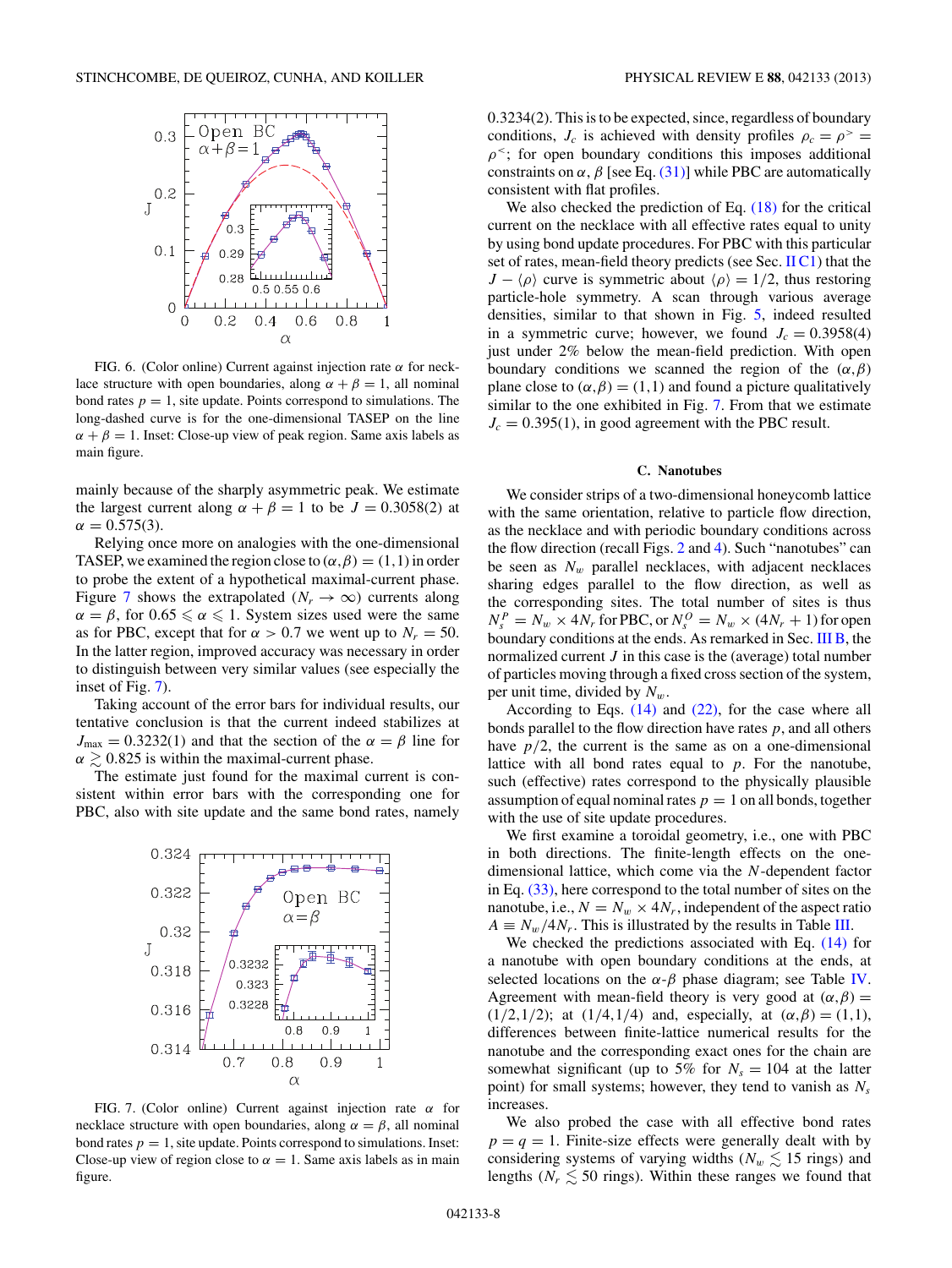<span id="page-8-0"></span>TABLE III. For systems with  $N_s$  sites, and  $\langle \rho \rangle = 1/2$ ,  $J_{num}$ is current through a toroid of width  $N_w$ , length  $N_r$  rings ( $N_s =$  $N_w \times 4N_r$ , effective bond rates  $p = 1$  on bonds parallel to flow direction, and  $p = 1/2$  otherwise, as given by numerical simulations with  $N_{\text{sam}} = 10^6$ ,  $N_{\text{set}} = 10$  (see text);  $J_{\text{1d}}$  is current through onedimensional system, given by Eq. [\(33\).](#page-5-0)

| $N_{s}$ | $N_{w}$                     | $N_r$ | $J_{\text{num}}$ | $J_{1d}$  |
|---------|-----------------------------|-------|------------------|-----------|
| 80      |                             | 5     | 0.253172(74)     | 0.2531646 |
| 96      | $\mathcal{D}_{\mathcal{L}}$ | 12    | 0.252635(51)     | 0.2526316 |
| 96      | 3                           | 8     | 0.252641(57)     | 0.2526316 |
| 96      | 4                           | 6     | 0.252656(45)     | 0.2526316 |
| 96      | 6                           | 4     | 0.252626(49)     | 0.2526316 |
| 96      | 8                           | 3     | 0.252645(61)     | 0.2526316 |
| 96      | 12                          | 2     | 0.252636(46)     | 0.2526316 |
| 160     | 4                           | 10    | 0.251589(39)     | 0.2515723 |

results became essentially independent of  $N_w$ ; for fixed (large)  $N_w$  we extrapolated the corresponding sequences of finitelength currents against  $N_r^{-1}$  via linear, or at most quadratic, fits. With PBC, we confirmed that the maximal current is found at  $\langle \rho \rangle = 1/2$ , consistent with theory (see Sec. [II C1\)](#page-3-0). However, numerics gives  $J_c = 0.3492(1)$ , slightly above the prediction of Eq. [\(20\).](#page-3-0) With open boundary conditions at the ends, evaluating currents at and near  $(\alpha, \beta) = (1, 1)$  again gives  $J = 0.3492(1)$ , agreeing with the PBC result to four significant digits.

# **D. Ribbons**

Here, we only consider open boundary conditions at the ribbon's ends, and all nominal bond rates are taken as unitary. Initially we use site update procedures, which halves the effective rates for nearly all bonds not parallel to the mean

TABLE IV. For systems with open boundary conditions,  $N_s$  sites, and  $(\alpha, \beta)$  as specified,  $J_{num}$  is the current through a nanotube of width  $N_w$ , length  $N_r$  rings  $[N_s = N_w \times (4N_r + 1)]$ , effective bond rates  $p = 1$  on bonds parallel to flow direction, with  $p = 1/2$  otherwise, as given by numerical simulations with  $N_{\text{sam}} = 10^6$ ,  $N_{\text{set}} = 10$  (see text);  $J_{1d}$  is the current through a one-dimensional system, see, e.g., Refs. [\[8,17\]](#page-10-0).

| $N_{\rm s}$ | $N_{w}$ | $N_r$ | $J_{\text{num}}$               | $J_{1d}$  |
|-------------|---------|-------|--------------------------------|-----------|
|             |         |       | $(\alpha, \beta) = (1/2, 1/2)$ |           |
| 104         | 8       | 3     | 0.249994(65)                   | 1/4       |
| 200         | 8       | 6     | 0.250006(44)                   | 1/4       |
| 246         | 6       | 10    | 0.250011(36)                   | 1/4       |
| 390         | 6       | 16    | 0.249992(31)                   | 1/4       |
|             |         |       | $(\alpha, \beta) = (1/4, 1/4)$ |           |
| 104         | 8       | 3     | 0.18390(7)                     | 0.18575   |
| 200         | 8       | 6     | 0.18620(11)                    | 0.186574  |
| 246         | 6       | 10    | 0.18661(11)                    | 0.186745  |
| 390         | 6       | 16    | 0.18694(9)                     | 0.187022  |
|             |         |       | $(\alpha, \beta) = (1, 1)$     |           |
| 104         | 8       | 3     | 0.267521(56)                   | 0.2535888 |
| 200         | 8       | 6     | 0.256993(40)                   | 0.2518703 |
| 246         | 6       | 10    | 0.253495(34)                   | 0.2515213 |
| 390         | 6       | 16    | 0.251827(34)                   | 0.2509603 |



FIG. 8. (Color online) Simulation results for current against inverse system width  $N_w^{-1}$  for nanoribbons with open boundary conditions, with all nominal bond rates equal to unity and site update. Each point represents previous extrapolation to  $N_r \to \infty$  at fixed  $N_w$ .  $J_{1D}$  is the  $N_r \rightarrow \infty$  current for one-dimensional systems with the same injection and ejection rates:  $J_{1D} = 0.25$  for  $(\alpha, \beta) = (0.5, 0.5)$ and (1.0,1.0), and 0.21 for  $(\alpha, \beta) = (0.3, 0.7)$ . The lines are quadratic fits to data.

flow direction. The difference to the nanotubes of Sec. [III C](#page-7-0) [where all such bonds have their rates halved, thus the system's rates are given by Eq.  $(14)$ ] is a boundary effect: It arises because those bonds on the ribbons' edges, along which the flow goes inward, do not immediately follow a "forking" site; see Fig. [2.](#page-1-0) The effective rates of such bonds then remain equal to their nominal value. Therefore, one expects the discrepancies between steady-state currents on ribbons and on nanotubes to vanish as the number  $N_w$  of elementary units across both systems increases. It was predicted in Sec. [II B,](#page-2-0) and numerically verified in Sec.  $IIIC$ , that nanotubes with effective bond rates given by Eq.  $(14)$  behave effectively as one-dimensional systems, so this must also be the asymptotic behavior of ribbons. We have checked, for selected points on the  $(\alpha, \beta)$  phase diagram, that this indeed happens, only with finite-width (and -length) effects generally more significant than for nanotubes; see Fig. 8.

We also made all effective rates equal to unity by using bond update procedures. We concentrated on evaluating the maximal (or critical) current across the system by making  $\alpha =$  $\beta = 1$ . For fixed width  $N_w$ , we produced sequences of steadystate current estimates with growing length  $N_r \le 50$ . By fitting such sequences to parabolic forms in  $N_r^{-1}$ , we found that the extrapolated values (for  $N_r \to \infty$ )  $J_\infty(N_w)$  still depended significantly on  $N_w$ . Finally, we extrapolated the sequence of  $J_{\infty}(N_w)$  against  $N_w^{-1}$ , finding  $J_c = \lim_{N_w \to \infty} J_{\infty}(N_w)$  = 0*.*3493(1).

### **IV. DISCUSSION AND CONCLUSIONS**

We have presented a mean-field theory for driven flow with exclusion in graphene-like structures and numerically checked its predictions for steady-state current on the necklace and nanotube structures, with both PBC and open boundary conditions at the ends.

For all bond rate combinations in which the mean-field mapping reduces to the chain case, currents on necklaces and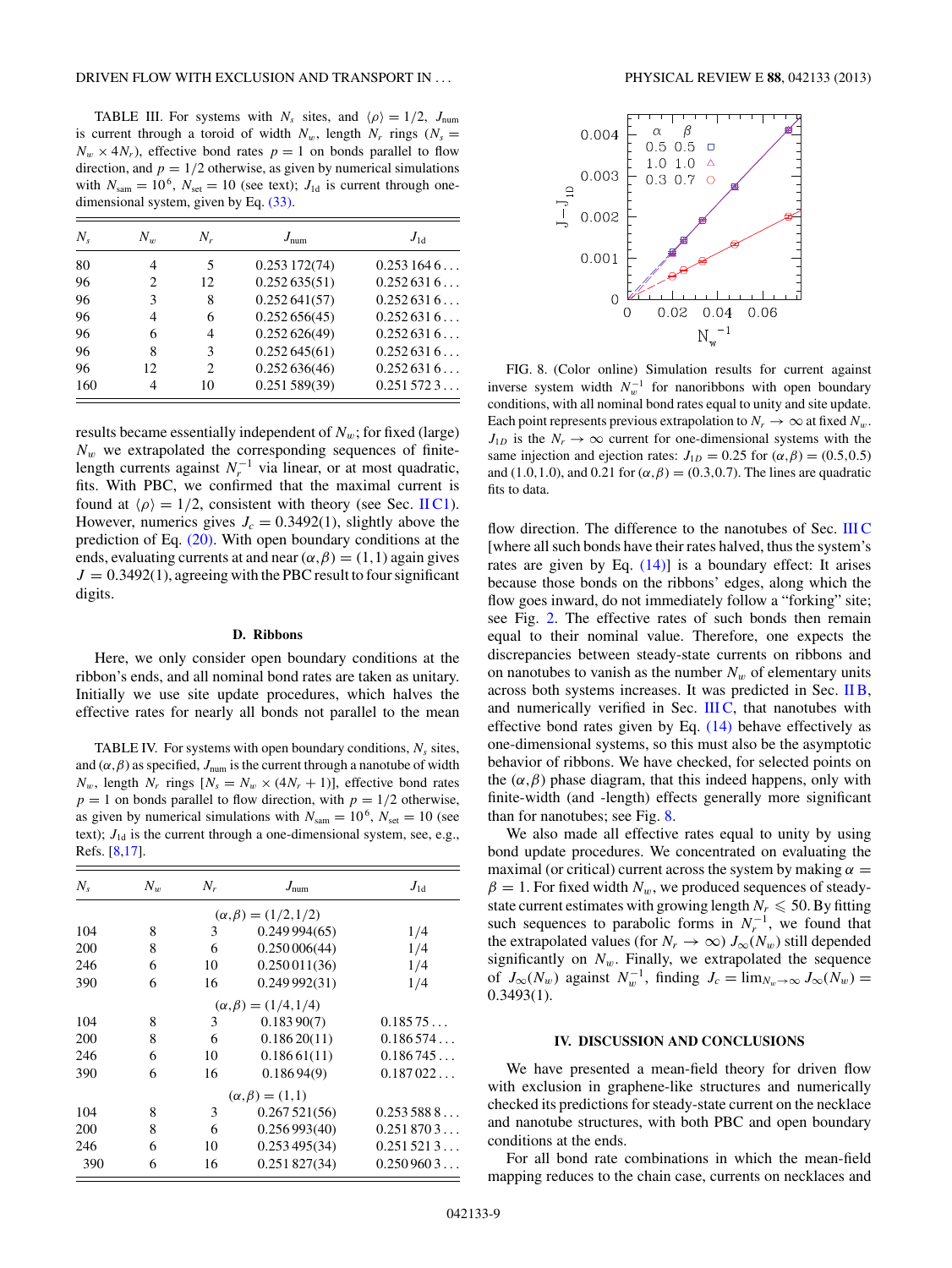nanotubes match those in the strictly one-dimensional systems. For PBC this includes finite-size effects, see Tables [I](#page-6-0) and [III.](#page-8-0) For open boundary conditions, the absence of size dependence on the factorizable line  $\alpha + \beta = 1$  is reproduced; away from that line, finite-system corrections slightly differ from 1D ones, but discrepancies die away as system size increases (see Tables [II](#page-6-0) and [IV\)](#page-8-0).

With bond rates such that no reduction to the chain case occurs, the maximal (critical) currents  $J_c^{\text{MF}}$  predicted by meanfield theory [see Eqs.  $(17)$ ,  $(18)$ , and  $(20)$ ], appear to be slightly off numerical results,  $J_c^{\text{num}}$  (at most by 2–3%). Interestingly, for the cases just mentioned, one has  $J_c^{\text{MF}} > J_c^{\text{num}}$  for the necklace, while  $J_c^{\text{MF}} < J_c^{\text{num}}$  for the nanotube. Symmetry, or lack thereof, of the fundamental current-density relationship for PBC and general bond rates is correctly predicted by meanfield theory (necklace and nanotube); see Sec.  $\text{IIC1}$ .

In this and the following paragraph, we only refer to the special case with all nominal bond rates equal to unity. We found in Sec. [III B](#page-5-0) that the maximal (critical) current on the necklace structure is  $J_c = 0.3233(3)$  for site update, and  $J_c = 0.395(1)$  for bond update, to quote an aggregate of the results given there. For nanotubes, the mean-field theory of Sec. [II B](#page-2-0) predicts equivalence to the one-dimensional TASEP for the bond rates quoted in Eq.  $(14)$ . Such rates are effectively reproduced by using site update with all nominal bond rates unitary. So, if the actual transport mechanism on zigzag CNTs displays the characteristics of site update, one would expect such structures to behave effectively (rather than quasi-) one-dimensionally.

For nanoribbons, no mean-field theory has been developed for reasons explained at the end of Sec. IID. However, the considerations of Sec. [III D](#page-8-0) show that broad ribbons should carry the same current as nanotubes (although finite-size effects can be rather significant), so, e.g., for site update and  $N_w \gg 1$  the maximal current on both structures approaches  $J_c = 1/4$ . This is verified numerically, as illustrated in Fig. [8.](#page-8-0) For bond update, our data are summarized in Fig. 9, which pertains both to Sec. [III C](#page-7-0) and to Sec. [III D.](#page-8-0) Figure 9 strongly suggests that both types of structure asymptotically support the same maximal current also when all effective rates are equal. We quote  $J_c = 0.3492(2)$ , allowing for the uncertainties of all three sequences of estimates displayed there.

Regarding the applicability of the generalized TASEP model discussed here to experimentally realized systems, we first note that transport in CNT and CNR is predominantly governed by band electrons [\[2\]](#page-10-0), for which neither a bond nor a site can be uniquely assigned at any time step. Nevertheless, residual signatures of the topology of the hexagonal skeleton can be expected to remain, such as the trend followed by (normalized) current against increasing width, seen in Figs. [8](#page-8-0) and 9. On the other hand, finer details of the TASEP behavior unveiled here possibly have no discernible counterparts in such C-based materials.

Turning now to quantum-dot (QD) systems, site update would be adequate, e.g., to model QD arrays in which the electron remains bound to a specific QD for dwell times much longer than the inverse hopping attempt rate onto a neighboring QD.

One might consider, e.g., a honeycomb arrangement of QDs, so each QD may be empty or occupied by one electron,



FIG. 9. (Color online) For all effective bond rates equal to unity, current against inverse system size  $N_r^{-1}$  (triangles and squares) or *N*<sup>−</sup><sup>1</sup> *<sup>w</sup>* (hexagons; each point represents previous extrapolation to  $N_r \rightarrow \infty$  at fixed  $N_w$ ). Hexagons: nanoribbons (NR) with open boundary conditions,  $\alpha = \beta = 1$ . Squares: nanotubes (NT) with open boundary conditions,  $\alpha = \beta = 1$ . Triangles: NT with PBC,  $\langle \rho \rangle = 1/2$ (corresponding to maximal current, see Sec. [II C1\)](#page-3-0). Points correspond to simulations.

while a second electron is excluded by Coulomb blockade. Electrostatically defined QD arrays have already been fabricated via electrodes over a two-dimensional electron gas on a semiconductor-barrier interface [\[18\]](#page-10-0). Recent experimental investigations of electron hopping transport in systems of self-assembled QD chains indicate that such studies in more complex geometries may soon be accessible [\[19\]](#page-10-0).

Of course, planar arrangements of QDs provide a physical realization of a nanoribbon but not a nanotube. For a QD array forming a ribbon-shaped cutout (along a given bond direction) of the honeycomb lattice, individual tunnel barrier strengths could be tuned by the electrodes shaping the confining potential, thus defining the bond rates. The various bond rates considered here would then be experimentally accessible. Bond update procedures would be applicable to strongly covalent arrays and may be useful to the study of transport in macromolecules.

Finally, we mention preliminary investigations for open boundary conditions at the ends, regarding the predictions given in Eqs.  $(26)$ – $(28)$  and  $(30)$ – $(32)$ , on the location and properties of the critical points, phase boundaries, and coexistence and factorization lines. We focus on the issue of factorization. Among numerical tests of various degrees of factorization we have looked at (i) constancy of sublattice density profiles, (ii) satisfaction of Eq. [\(31\),](#page-4-0) and (iii) factorization of correlation functions in the steady state, both on, and off, predicted factorization lines.

For the latter we evaluated

$$
C_{ij} \equiv \langle J_{ij} \rangle - p_{ij} \langle \tau_i \rangle (1 - \langle \tau_j \rangle), \tag{34}
$$

where the average current  $\langle J_{ij} \rangle$  across a chosen bond *ij* with rate  $p_{ij}$  is the correlation function which, if factorizing, makes the quantity  $C_{ij}$  vanish.

The severe test (iii) has been very informative. For example, for the nanotube it shows vanishing of  $C_{ij}$  to the accuracy of simulation (typically 1 part in  $10^5$ ) in the case with  $p = 1$ ,